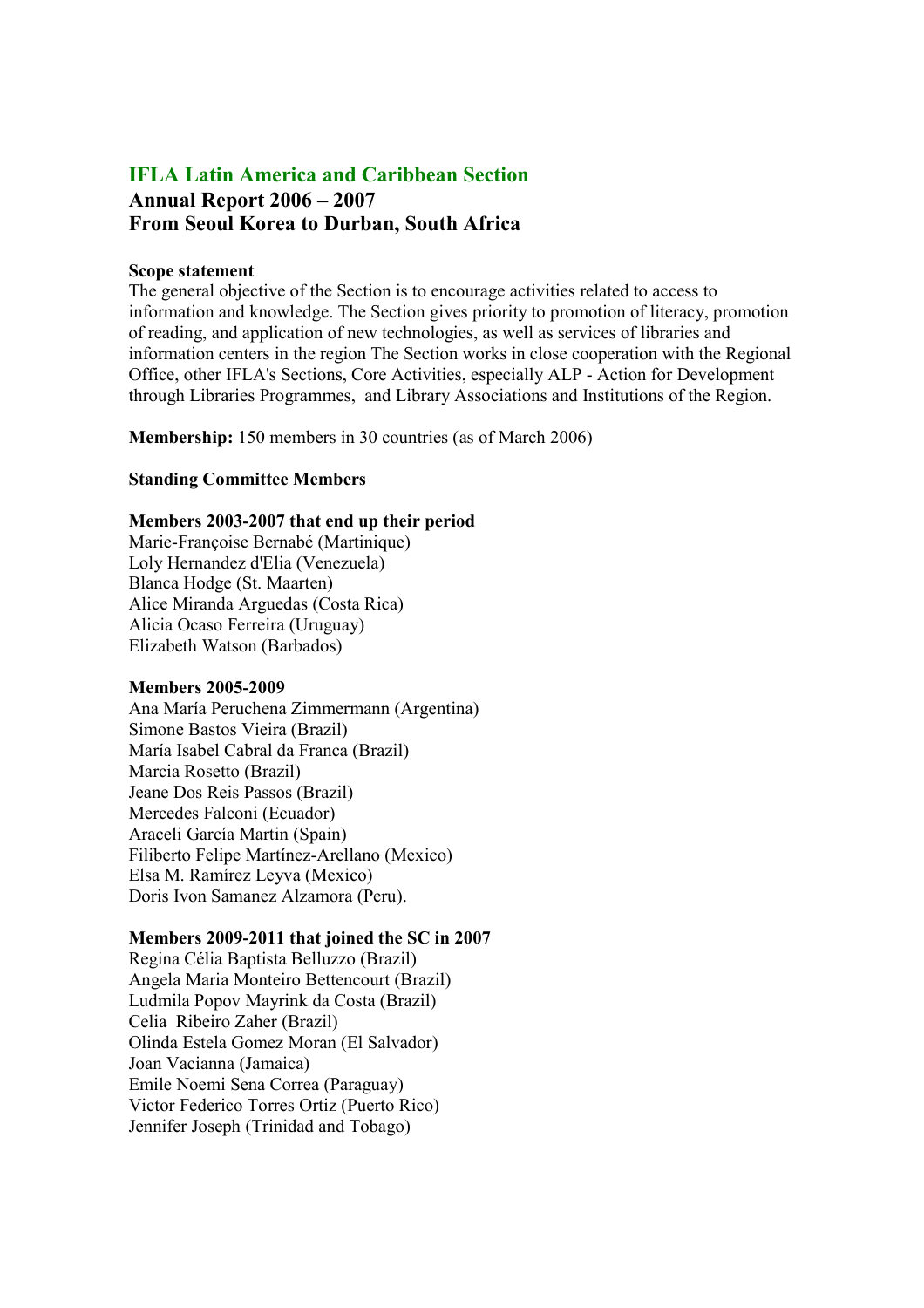Victor Aguirre Negro (Urugay)

## Corresponding Members

Estela Morales (Mexico) Ivone Tálamo (Brasil) Maria Elena Zapata (Venezuela) Adriana Betancur (Colombia)

Ex-Offcio, Regional Manager for Latin America & Caribe

Elizabet Maria Ramos de Carvalho

Regional Office Assistant Stela Maris Fernandez (Argentina)

# Officers ( 2005-2007)

Chair and Treasurer Maria Isabel Cabral da Franca Presidente do Grupo de Informação e Documentação Jurídica – GIDJ/RJ Rio de Janeiro - Brasil Email: mifranca@centroin.com.br

**Secretary** Filiberto Felipe Martínez-Arellano Director University Center for Library Science Research National Autonomus University of Mexico – UNAM Mexico 04510 DF felipe@cuib.unam.mx

# Officers (2007-2009) (elected August 2007)

Chair and Treasurer Filiberto Felipe Martínez-Arellano Director University Center for Library Science Research National Autonomus University of Mexico – UNAM Mexico 04510 DF felipe@cuib.unam.mx

**Secretary** Ana María Peruchena Zimmermann ABGRA Paraná 918, 2do Piso C1017AAT Buenos Aires, Argentina E-mail: secretaria@abgra.org.ar / aperuchena@abgra.org.ar

Information Coordinator and IFLA/LAC Newsletter Editor

Elizabet Maria Ramos de Carvalho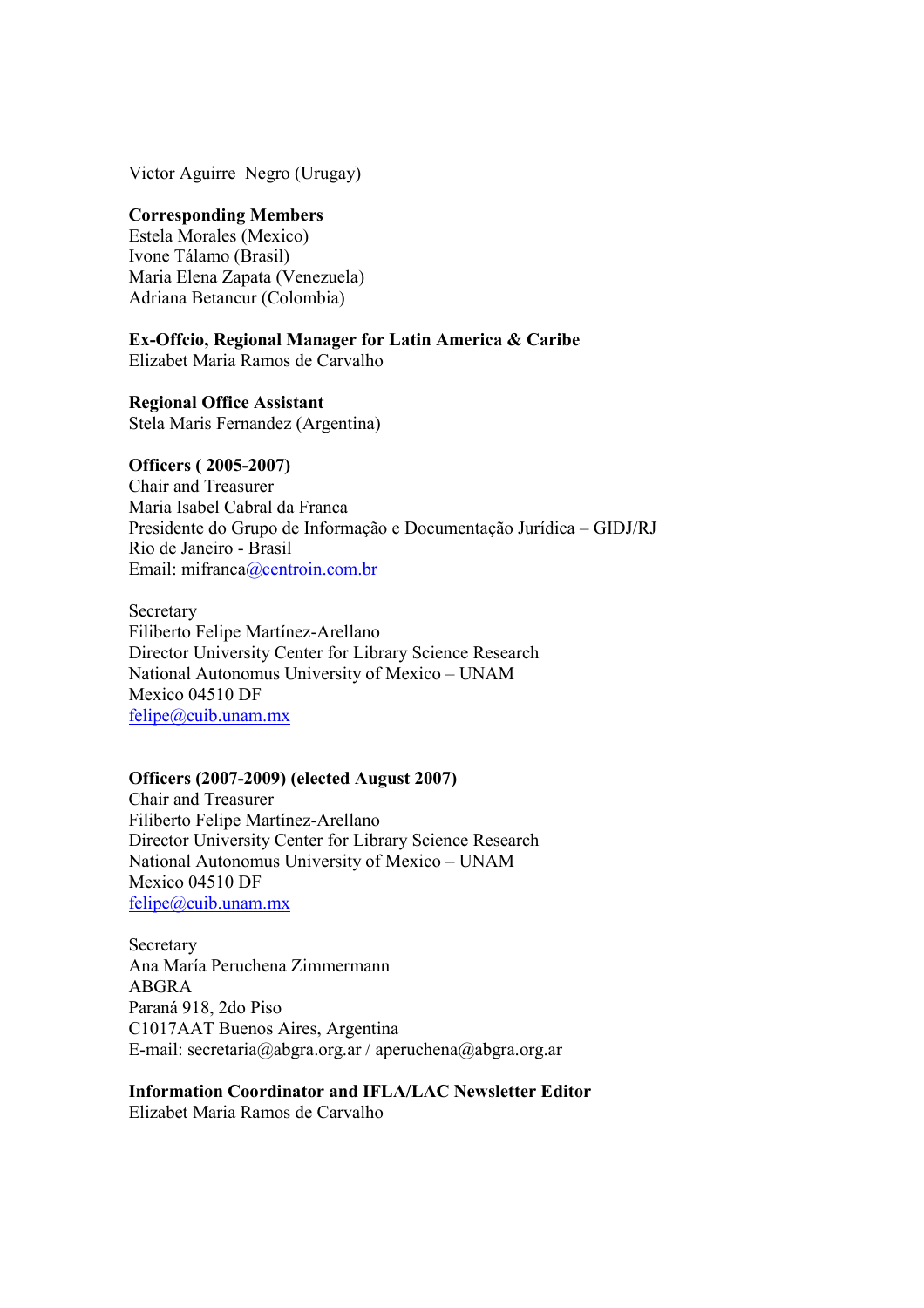#### Meetings:

Mid-term year Meeting, Fortaleza City, Ceará, Brazil 24-25 March 2006 The mid-term year meeting was hosted by the State Public Library Governador Menezes Pimentel from Ceara State in Fortaleza city / Brazil. Previous to the presentation of the Chair, the Secretary and the Regional Office Manager reports, Alice Miranda (Costa Rica), gave a report and evaluation about the Seminar on the IFLA/UNESCO Manifestos for School Libraries, Public Libraries, and Internet, held on March 26-28. These showed great achievements and success of the Seminar. The Regional Manager and all the members of the PC thanked her for the support that the Universidad de Costa Rica gave for the Seminar meetings, and also for the lunchs, coffe breaks, cocktail parties and the meeting rooms.

Gwynneth Evans, who also participated in the Seminar on the IFLA/UNESCO Manifestos giving a lecture on the School Library Manifesto and a workshop on Reading, offered information about the Work Group for the modification of IFLA sections. This work group work, formed by recomendation of the Governing Board, is formed by the Chairs of Division III, Division VI, Division VII, the Professional Committee. Its main purpose is to evaluate the modification of IFLA sections, taking into account its three pillars, society, profession and membership. A proposal has been prepared in which Sections are considered as the core of IFLA´s basic work and therefore, its reduction is difficult. The proposal about modifications of Sections will be presented and discussed by the Professional Committee, and the Governing Board at the next IFLA annual meeting in Durban, South Africa.

Barbara Jones and Loida Garcia-Febo of the IFLA Committee on Free Access to Information and Freedom of Expression (FAIFE), who previously to the Standing Committe meeting gave lectures and a workshop on the IFLA-UNESCO Manifestos, expressed their wonder for all the work done in the Region and for the organization of this Seminar. They mentioned the need of continuing the diffusion and understanding of the Manifestos in the Region and proprosed to hold three workshops, one at the Northern Region, other one at the Southern Region and other one at the Caribbean. The SC suggested the convenience of holding them together with other actions of IFLA-LAC-ALP, like the next "Amazonian Meeting for the Divulgation and Promotion of the Public Library, School Library and Internet Manifestos and of the Information Society in Action" to be held in Ecuador. Likewise, it was recommended that library associations would participate in this kind of workshops, being an appropiate framework the Third Latin America Seminar for Library Association Presidents. Likewise, they mentioned the possibility that a member of the Section could participate in a workshop in Dubai, on July 25 to 27, 2007, whose purpose will be to discuss and develop materials to support workshops on the Internet Manifesto.

The week days meetings were very productive. Policy issues were discussed. These included IFLA involvement in WSIS, Advocacy and future directions for the IFLA, IFLA's Sections Review, Strategic Plan, the nomination of Standing Committee members for 2005-2009, fundseeking within the region to support projects and promotion of IFLA activities and membership in the region.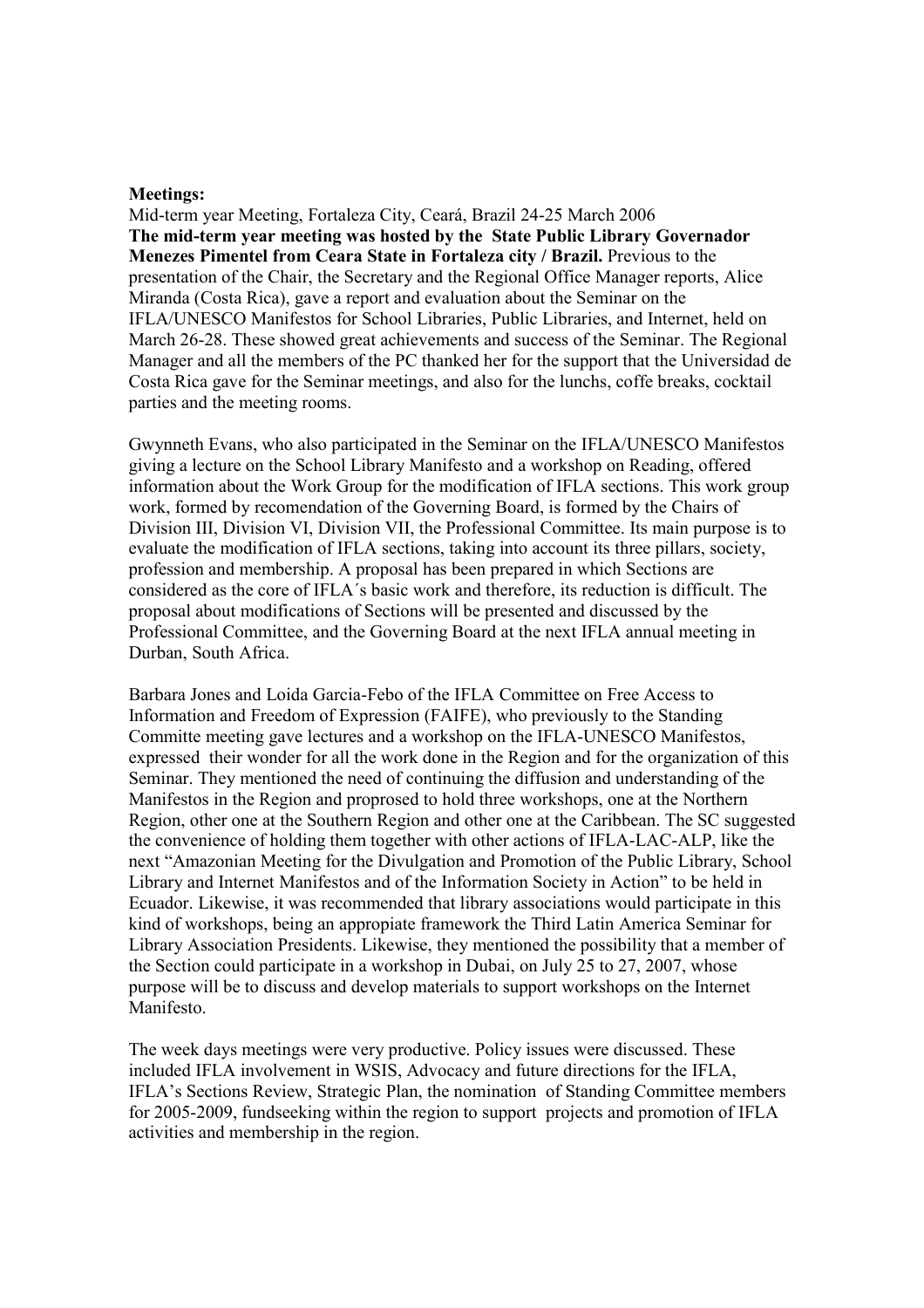Latin American Memorial Meeting (Sao Paulo, Brazil, March 17th, 2006)

Elizabet Carvalho commented that since most of the SC members from Latin America would have a layover in Sao Paulo on their way to Fortaleza, Brazil, together with the Latin American Memorial President, invited to those members to attend the Memorial meeting, offering to cover local transport, hotel and board expenses as well as to arrange a visit to the International Book Biennale Fair that had place in Sao Paulo in those days.

Maria Elena Zapata spoke on the Latin American Memorial Meeting, reporting that during the meeting a cooperative program for establishing a Reference Center on Latin American publications was proposed. Moreover, the Latin American Memorial could be used to train librarians in the organization and systematization of library collections. This institution also nominated itself to be host of the Third Seminar on Libraries Services for Indigenous People. The application shall be elaborated by Cesar Castro y Celia Zaher with the help of FEBAB.

Representing FEBAB and SENAC, Marcia Rosetto and Jeane dos Reis Passos, offered a social diner for the members of the PC who was in Sao Paulo for the Memorial Meeting.

Seminar on the Logical Framework Analysis (LFA)

Zapata also reported on the Logical Framework Analysis – LFA Seminar held previously to the SC meeting. She mentioned the seminar provided the participants needed elements in order to work with this tool, which will contribute to improve the justification and elaboration of better projects.

After Maria Elena's report on the Logical Framework Seminar, Gunilla Natvig y Elizabet Carvalho suggested that some recommendations based on this methodology would be made in the formats for project presentation to ALP. To this end, a Task Group was appointed made up of Gloria Rodriguez, Maria Elena Zapata, Cesar Castro, Ana Maria Peruchena and Doris Samanez. The group, which received support from other SC members, recommended the project presentations form should include the following elements:

- 1. Institutional Framework Institution in Charge Person(s) in Charge Allied institutions and organizations
- 2. Antecedents/Justification
- 3. Objectives (General/Specific)
- 4. Beneficiaries Brief Description of their profile Direct and indirect
- 5. Project description
- 6. Anticipated results
- 7. Project scope
- 8. Impact on the country and the region

ALP Assistent reported that the ALP financial situation is positive. SIDA would secure funding for good projects initiated by the Division VIII in the next five years. The 2005 Annual Report of the ALP Programme and the List of Approved Projects and Planned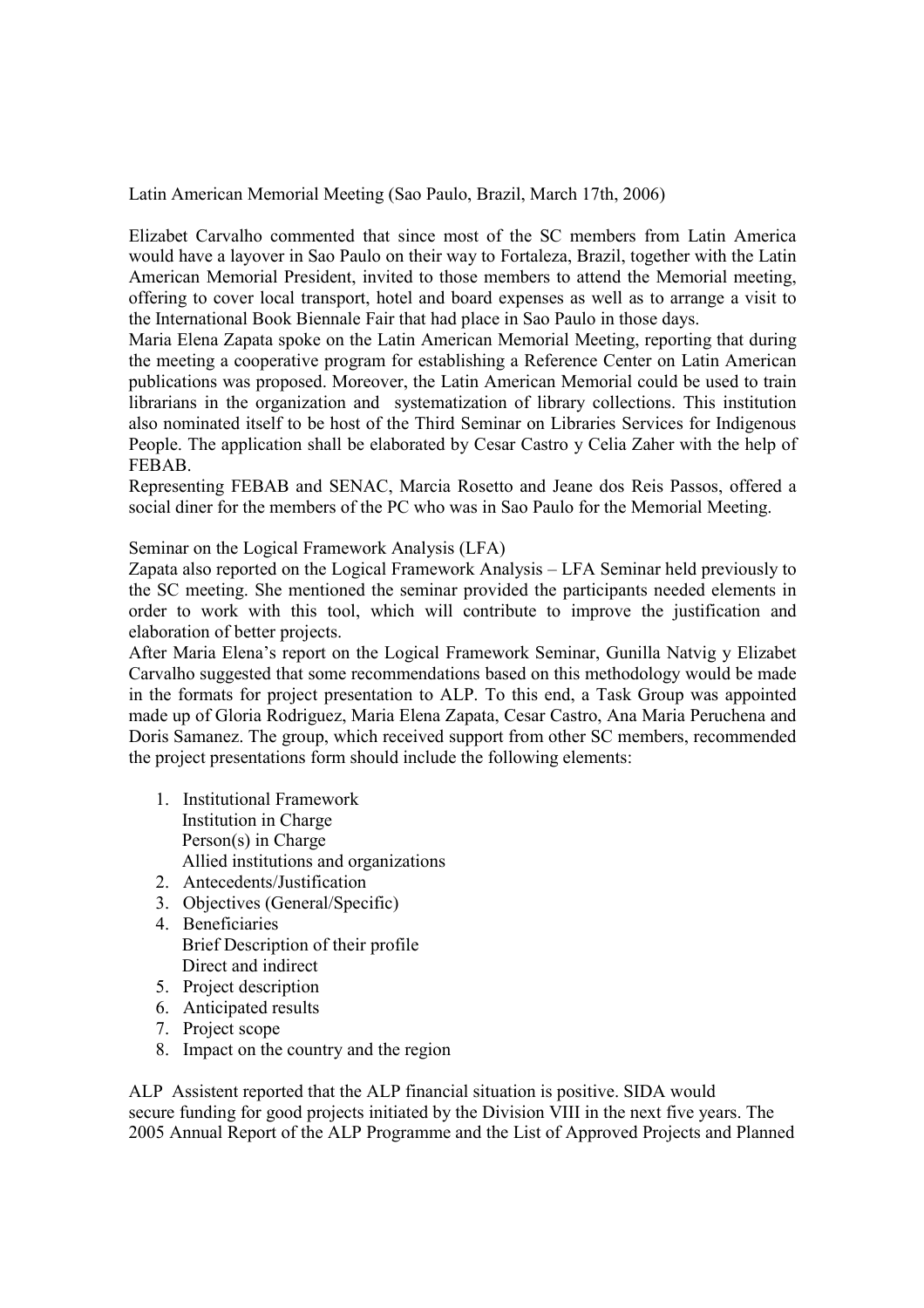Activities in Latin America & Caribe were distributed to the SC Members. ALP Assistent also informed about the ALP Steering Committee Meeting which was held in Oslo during 10-12 August 2005 and the LFA Seminar held in Uppsala , Sweden on last Oct.2005 to improve two IFLA Programs ALP and FAIFE with SIDA support.

IFLA Travel Grant applicants, ALP-funded project proposals, ALP Scholarships and Attachments applications were informed and analysed.

The Section's activities for IFLA 2006 in Seoul were planned to include a two-hour slot programme with the theme: Dynamics in Information Literacy in Latin America. and Caribe with 6 speakers.

The time and venue of the next mid-conference meeting in 2007 was already considered.

The Chair presented an information report as the IFLA Governing Board Meeting from where she had just arrived. She informed members that the final result of the Sections Review Report was presented by the PC . The IFLA/LAC Strategic Plan 2005-2006 was presented to SC members and it was informed that is already in Iflanet .

The Regional Manager informed about her participation in the events in Peru and Brazil in 2005. And her participation in ABGRA Seminar/Argentina and 2ºIntegrar /Brasil in 2006. The meetings also included discussions on the Section's roles and responsibilities in the  $72<sub>st</sub>$ WLIC Conference Programme, plans for the mid-conference meeting in 2007 and the next WLIC in Durban in August 2007.

The ALP Assistant reported on grants offered by Nordic countries: SIDA Speaker Grants, NORAD IFLA Travel Grants. ALP Criteria and Guidelines for project proposal selection were brought up to the attention of the incoming Standing Committee Members.

## Meetings at World Library and Information Congress – WLIC 72st IFLA General Conference and Council

Two meetings of the Standing Committee Members were held in Seoul, Korea, on Sunday Aug. 20th and 24th August.. It was attended by the following members:

Maria Isabel Cabral da Franca ( Chair, Brasil ), Elizabet Maria Ramos de Carvalho (RO Manager and Information Coordinator), Felipe Martinez ( Secretary, Mexico), Birgitta Sandell ( ALP Director), Stela Maris Fernandez ( RO Assessor) ,Blanca Hodge ( St. Maarten ), Marcia Rosetto ( Brasil ), Simone Vieira Bastos ( Brasil ), Elizabeth Watson ( Barbados ), Ana Maria Peruchena ( Argentina), Araceli Gómez Martín (Spain), Estela Morales ( Mexico), Olinda Gomez ( Corresponding Member, El Salvador). Others attendants:

Margarita Pobea Reyes (Cuba), Marta Terry González (Cuba), Ana Cecilia Torres Muñoz (Costa Rica), Ricardo López Muñoz (Chile), Tekla Nachbar (E.U.A), Michael Heaney (Great Britain), Patricia Roberts (Jamaica), Jesús Lau (Mexico), Adolfo Rodríguez Gallardo (Mexico),Evadne McLean (Jamaica) Joan Vacianna (Jamaica).

It was held an Open Forum which theme was : Dynamics in Information Literacy in Latin America and Caribe with 5 speakers: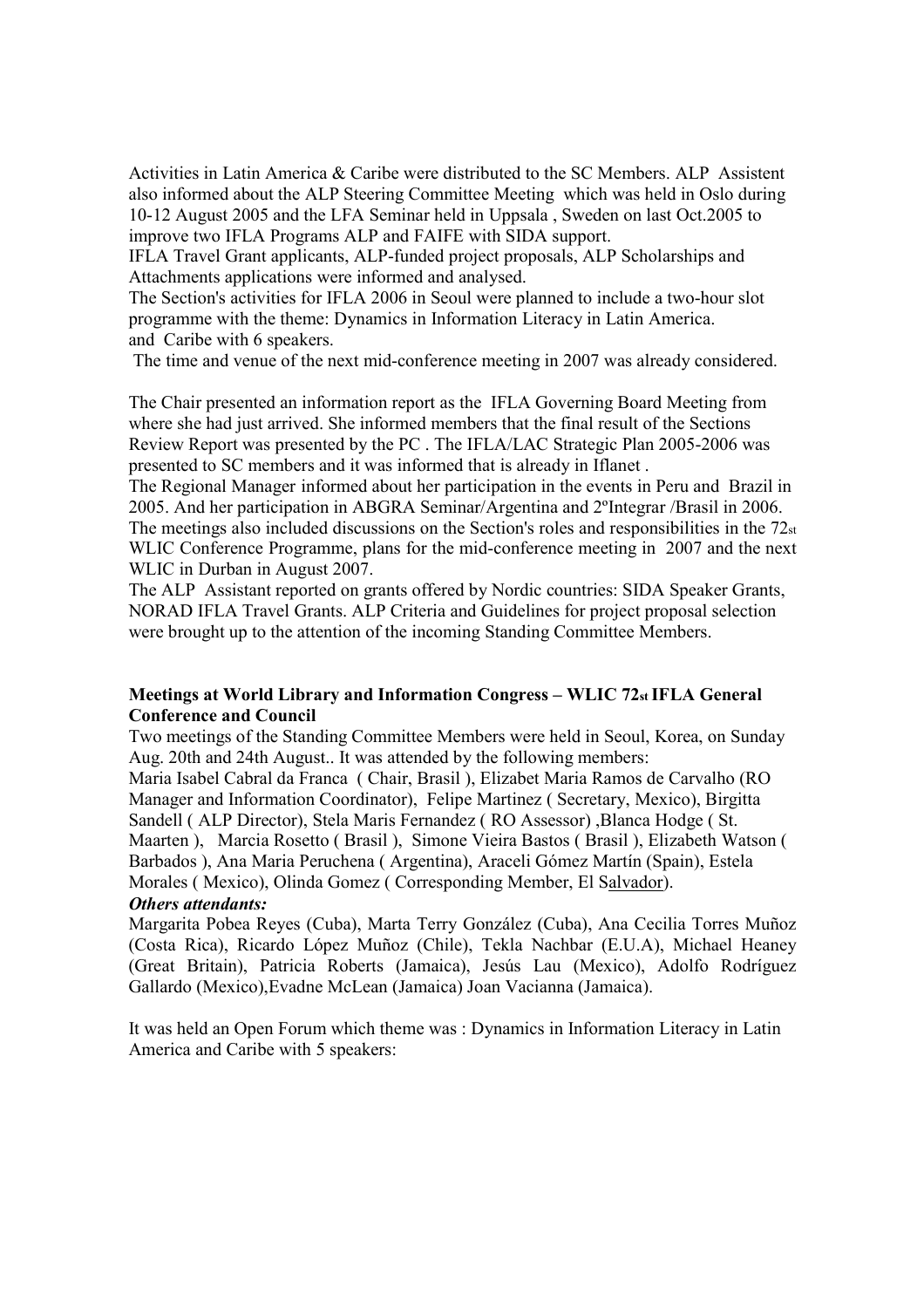#### Conferences, Seminars and Workshops Programmes :

#### Mid-term year Conference, Fortaleza City, 22 March 2006

In addition to the meeting of the Standing Committee Members, LAC members organized a Workshop on Latin America and Caribbean activities of Standing Committee Members in their own countries . Many participants had the opportunity to familiarize themselves for the first time with key issues and problems associated with . The Ceara State Library "BPGMP" had the 139ºbirthday celebration with this workshop.

The workshop included speakers from the LAC SC Members — Elsa Ramirez, Mercedes Falconi, Felipe Martinez, Ana Maria Perucchena, Doris Samanez, Blanca Hodge, Marie-Françoise Bernabé, Stela Maris Fernandes, Elizabeth Watson, Araceli Garcia and Celia Zaher. The workshop had also a special invited speaker from the Information Public Library of Centre Geoge Pompidou from Paris, Mrs. Souad Hubert.

The whole event was attended by 120 librarians and information professionals from Ceara/Brazil.

#### II Integrar – International Congress in Archives, Museums and Libraries – São Paulo/Brazil It was sponsored by FEBAB and had an expressive participation of IFLA members. June, 2006.

# Projects: ALP Approved Projects

- **•** Project 351 "Interactive didactic unit on documentary about processes of documental on electronic media" (Costa Rica) Comment: it was prepared a CD to disseminate the Project in the Region.
- **Project 353** "Read to live: a bibliotherapy experience in natural disaster conditions" (Venezuela) Comment: The money was sent in January 2002, but due to the political situation, the meeting has been postponed until Spring 2005. The minutes and a manual with practical guidelines are drawn up in English and Spanish for their publication.
- **Project 363 "Network of Quichua rural libraries: access to information services"** (Peru)

Comment: It was originally planned for 2004; however, it had to be postponed due to social disturbances. It will start again.

 Project 364 "Book-lending points at local fairs and in markets in Latinamerica" (Chile)

Comment: DIBAM, in Chile, coordinates the Project being developed in Argentina, Bolivia, Brazil and Peru. Money is directly sent to the four participating countries. Reports will be submitted by Bolivia (Sucre) and Brazil (Rio de Janeiro). There was settled down one more Book-lending point in a Shopping Center in Rio de Janeiro, june 2006.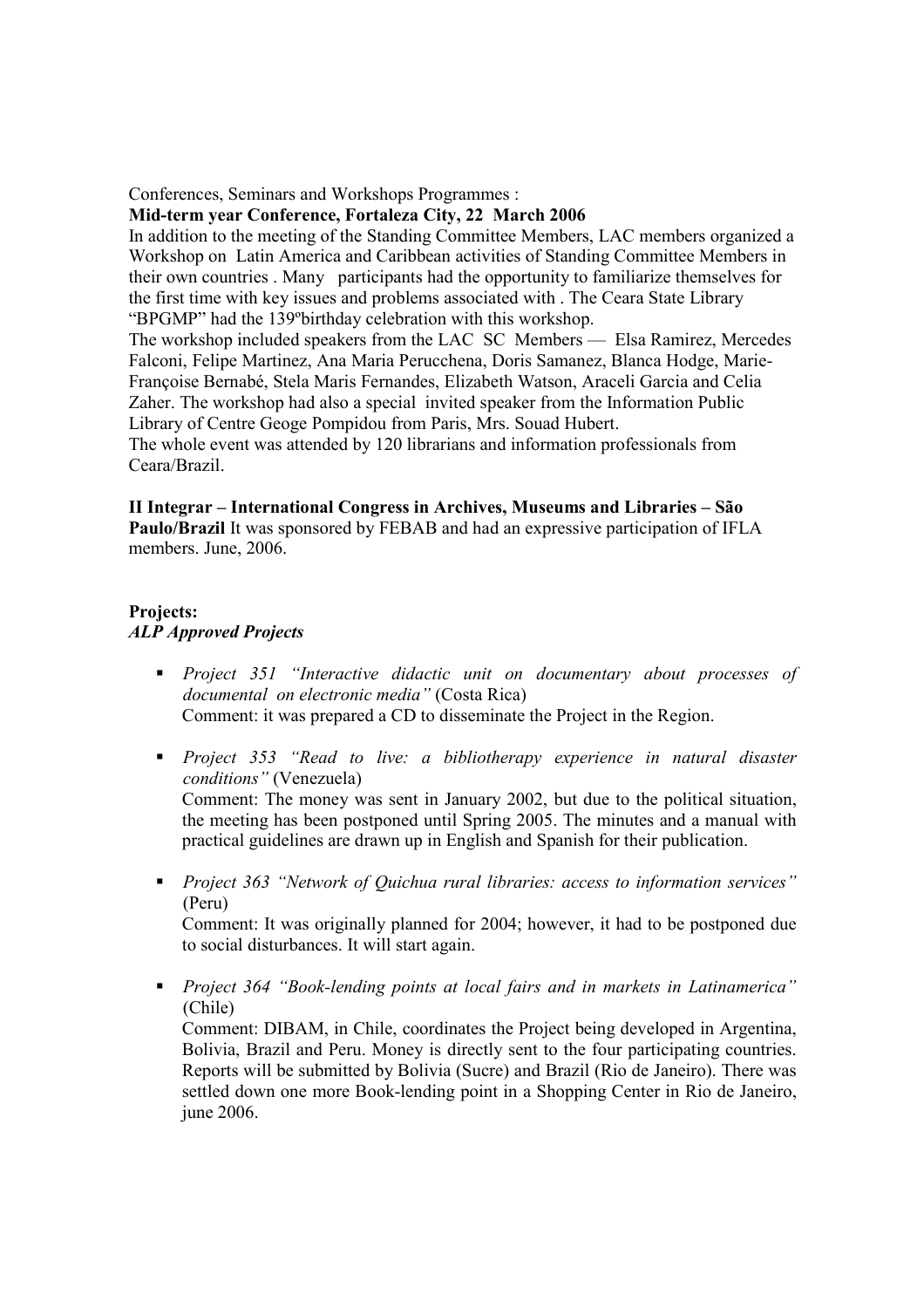- **Project 366 "SIC Model: civic information services targeted to workers dealing** with indigenous communities" (Bolivia) Comment: The working days have been carried out in Bolivia, Ecuador and Peru. There is still missing the rendering of accounts and final report
- **•** Project 367 "South American Seminar on IFLA/Unesco's Public and School Library Manifestos" Comment: This project was performed successfully. It was suggested that it might be carried out in other Latin-American and Caribbean Regions. There is still missing the rendering of accounts and final report.
- **•** Project 369 "In service trainning for public librarians" (Columbia) Comment: This project was successfully concluded, and represented a way of diffusing the region's experiences. There is still missing a rendering of accounts and final report.
- **Project 371 "Seminar on Library Associations of Latin America and the** Caribbean" (Argentina) Comment: Approved and happened in April 2006.
- **Project 372 "Book house agent and telecenter for the municipal library of** Miraflores " (Peru). Approved and happened in november 2005.
- Project 373 "Knowledge core for citizens  $(BCCC)$  training for young people" (Brazil) Project approved for 2006 due to the fact that it incorporates essentially valuable elements, a participative methodology for compiling, processing and availability of local information, and participation of youngs in the project development.
- Project 374 "Education for librarians on copyright" (CERLALC/ Colombia)
- Project 375 "The reading-promoter librarian handbag" (CERLALC Colombia) Comment: With regard to these projects, it was considered that there were not enough resources to support both of them .

Projects to be considered

 Elsa Ramírez submmited to the Committee the possibility to support the project "International Survey on Reading." She was asked to send it in September to investigate if there were any additional funds.

# WLIC, Seoul, 20-24 August 2006

The Section Programme was distributed between the Open Forum, Social events, the Poster Section and the IFLA Booth and The panel organized by the Division VIII on 21st August on Information Literacy.